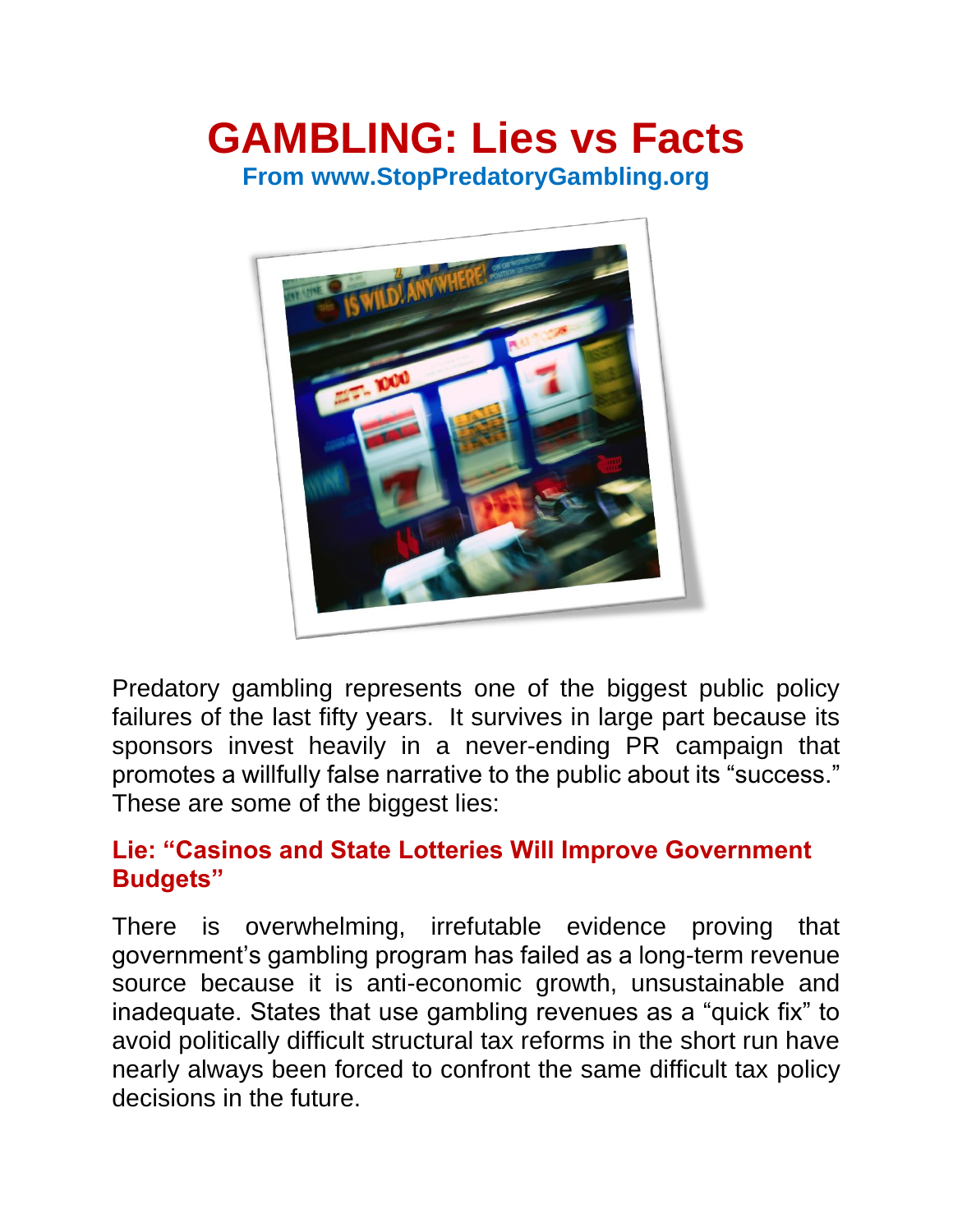States with lotteries and casinos have not lowered their taxes and **[according to the recent national report by The Rockefeller](http://stoppredatorygambling.org/wp-content/uploads/2012/12/2009-09-21-No_More_Jackpot-Rockefeller-Report-3.pdf)  [Institute,](http://stoppredatorygambling.org/wp-content/uploads/2012/12/2009-09-21-No_More_Jackpot-Rockefeller-Report-3.pdf)** it has made their budget problems even worse. California's story is typical. Despite promising it would fund public education, the California Lottery **[provides only 1.3% of the](http://articles.latimes.com/2010/apr/15/local/la-me-lottery15-2010apr15)  [state's entire education budget.](http://articles.latimes.com/2010/apr/15/local/la-me-lottery15-2010apr15)** Learn more in the **[Taxation By](http://stoppredatorygambling.org/blog/category/research-center/taxation-by-exploitation/)  [Exploitation](http://stoppredatorygambling.org/blog/category/research-center/taxation-by-exploitation/)** and **Soaking the Taxpayers** sections at www.StopPredatoryGambling.org.

# **Lie: "Commercial Gambling Creates Jobs"**

No great nation or state has ever built prosperity on the foundations of personal debt, addiction, and the steady expansion of businesses that milk existing wealth instead of producing new wealth. Relying on gambling as an economic development strategy exemplifies the attitudes and practices– short-term is more important than sustainable, wealth can come from ever-growing debt, something can come from nothing –that led us to where we are now.

The infamous subprime mortgage lender Countrywide Mortgage employed a lot of people and made a lot of money but they did it by selling bad loans to people who could not afford them. It was phony prosperity. No one believes their kind of business practices are the right direction for any state. Casinos are the ultimate example of phony prosperity.

**The appalling truth is casinos make far more gambling addicts than jobs.** Illinois state government's own data shows that many more citizens have been hurt by the casinos than there are citizens who work there: according to the Illinois Gambling Board in 2012, there are almost 20% more Illinois citizens on the self-exclusion list than jobs at the state's casinos (as of June 4, 2012: the total enrollment of citizens in the state's Self-Exclusion Program was 9,171. The total number of full and part-time casino jobs was 7789.)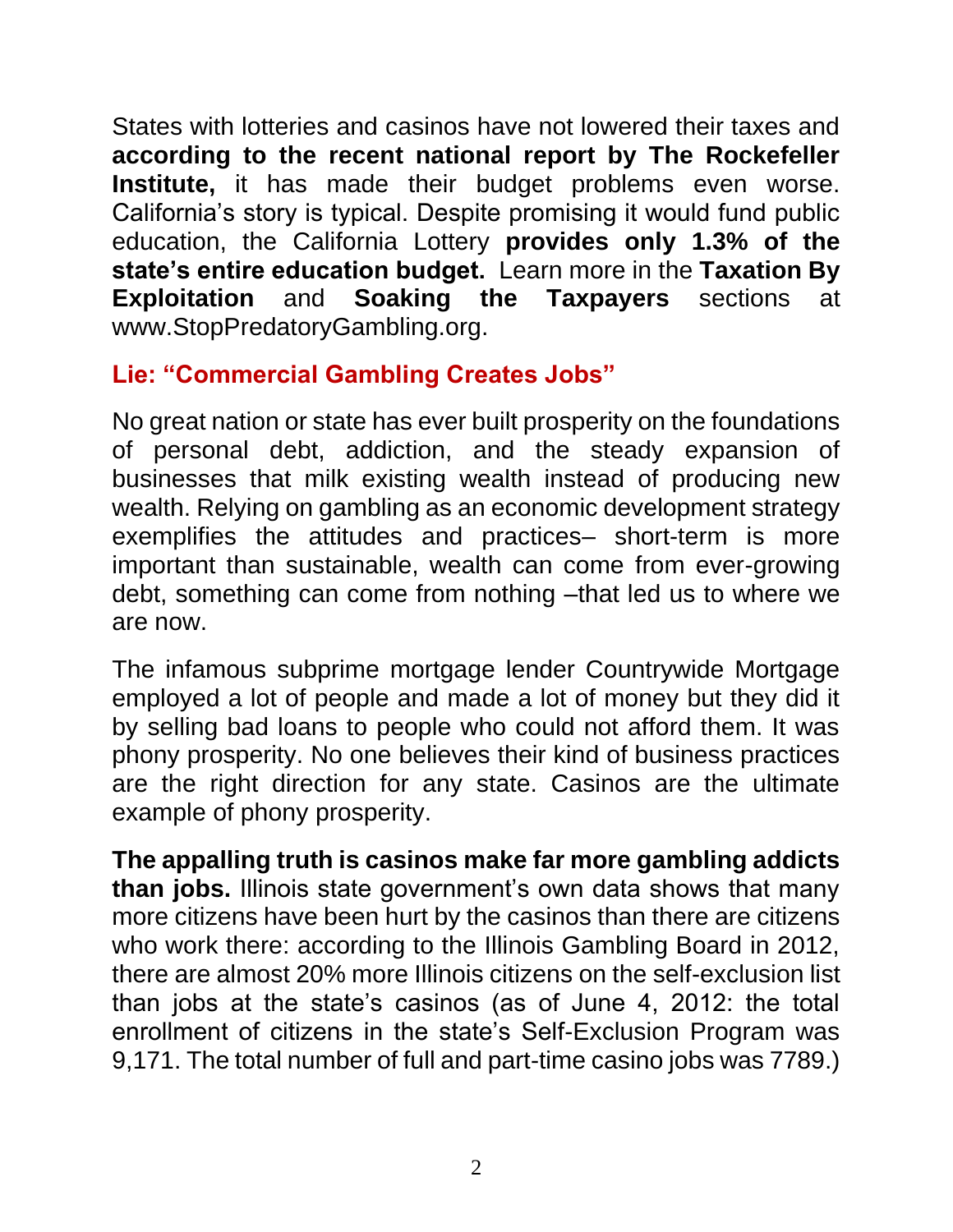## **Lie: "People Will Gamble Anyway and They're Already Doing It Out-of-State"**

**Many public officials rationalize promoting casinos and state lotteries by saying people will gamble anyway and they're already traveling to a neighboring state to do it**. Yet state lotteries and casino operators openly discuss in the media and in their own marketing research that they are aggressively working to lure new gamblers and create **["new markets."](http://stoppredatorygambling.org/wp-content/uploads/2013/02/2013-Columbus-Toledo-casinos-off-to-sluggish-start-for-Penn-National.pdf)**

During the Pennsylvania Gaming Congress & Mid-Atlantic Racing Forum in early 2011, state gambling operators confessed that their most lucrative players were local citizens losing money at the casino five times a week. Prior to sponsoring their own state casinos, there was virtually no one in eastern Pennsylvania traveling 1 1/2 hours to Atlantic City, NJ five times a week.

The "going-out-of-state" message is a deliberate public relations tactic to avoid intense scrutiny about how government's experiment has failed as well as the predatory and deceitful business practices used by gambling operators.

The evidence is clear that when less government-sponsored gambling is available, citizens lose a lot less money and gambling problems are far less. **One of the best examples of this reality is when South Dakota outlawed video slot machines for 100 days, the number of gambling addicts treated each month dropped by 93.5%.**

#### **[Lie: "Casino Gambling Provides a Better Life for Native](http://tinyurl.com/aajvyr9)  [Americans"](http://tinyurl.com/aajvyr9)**

The Indian Gaming Regulatory Act (IGRA) represents one of the biggest failures of U.S. policy in the last fifty years.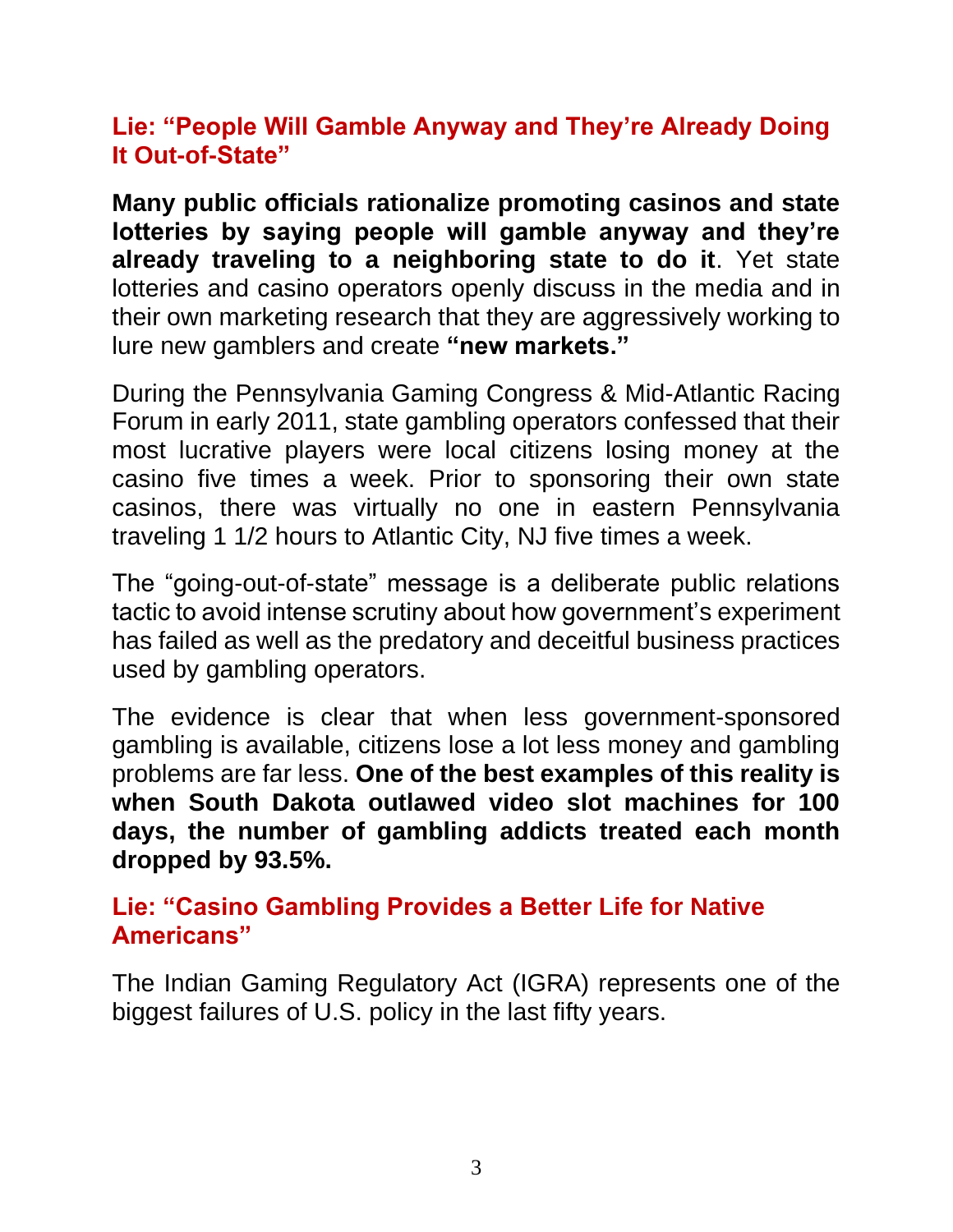Passed by Congress in 1988 under the guise of "economic development" for the country's impoverished Native American tribes, IGRA has resulted in the transfer of tens of billions of dollars to casino operators **[while many Native Americans still remain in](http://stoppredatorygambling.org/blog/category/research-center/native-american-casinos-research-center/)  [serious poverty](http://stoppredatorygambling.org/blog/category/research-center/native-american-casinos-research-center/)**. It also has been the driving force behind the massive expansion of predatory gambling that has overwhelmed the U.S. over the last twenty years.

Casinos are the most predatory business in the country and their business model is based on addiction and pushing people into debt – a truth that remains unchanged regardless whether they are Native American casinos or commercial casinos.

# **Lie: "Slot Machines Don't Addict People"**

Electronic gambling machines like slots and video poker represent the purest form of predatory gambling and, not surprisingly, are the most profitable. According to the research findings of Natasha Schull, associate professor in MIT's Program in Science, Technology, and Society, the machines are designed to get every user "to play to extinction'' — until all their money is gone — by using technology described as a "high-tech version of loaded dice.["](http://stoppredatorygambling.org/facts-research/wp-content/uploads/2012/12/Beware-Machine-Zone-Ahead.pdf) **[Schull writes:](http://stoppredatorygambling.org/facts-research/wp-content/uploads/2012/12/Beware-Machine-Zone-Ahead.pdf)**

"… its (the gambling business) efforts to make slot machines so effective at extracting money from people yields a product that, for all intents and purposes, *approaches every player as a potential addict — in other words, someone who won't stop playing until his or her means are depleted."*

**[Dr. Bob Breen,](http://www.rhodeislandhospital.org/services/mental-health/gambling-treatment-program/staff/bob-breen-phd-director-.html)** the Director of the Gambling Treatment Program at Rhode Island Hospital, **[has been even more direct in his](http://www.youtube.com/watch?v=jNL3FzU_glU)  [public comments about slot machines:](http://www.youtube.com/watch?v=jNL3FzU_glU)** "Given the right circumstances, almost anyone can get hooked on slots."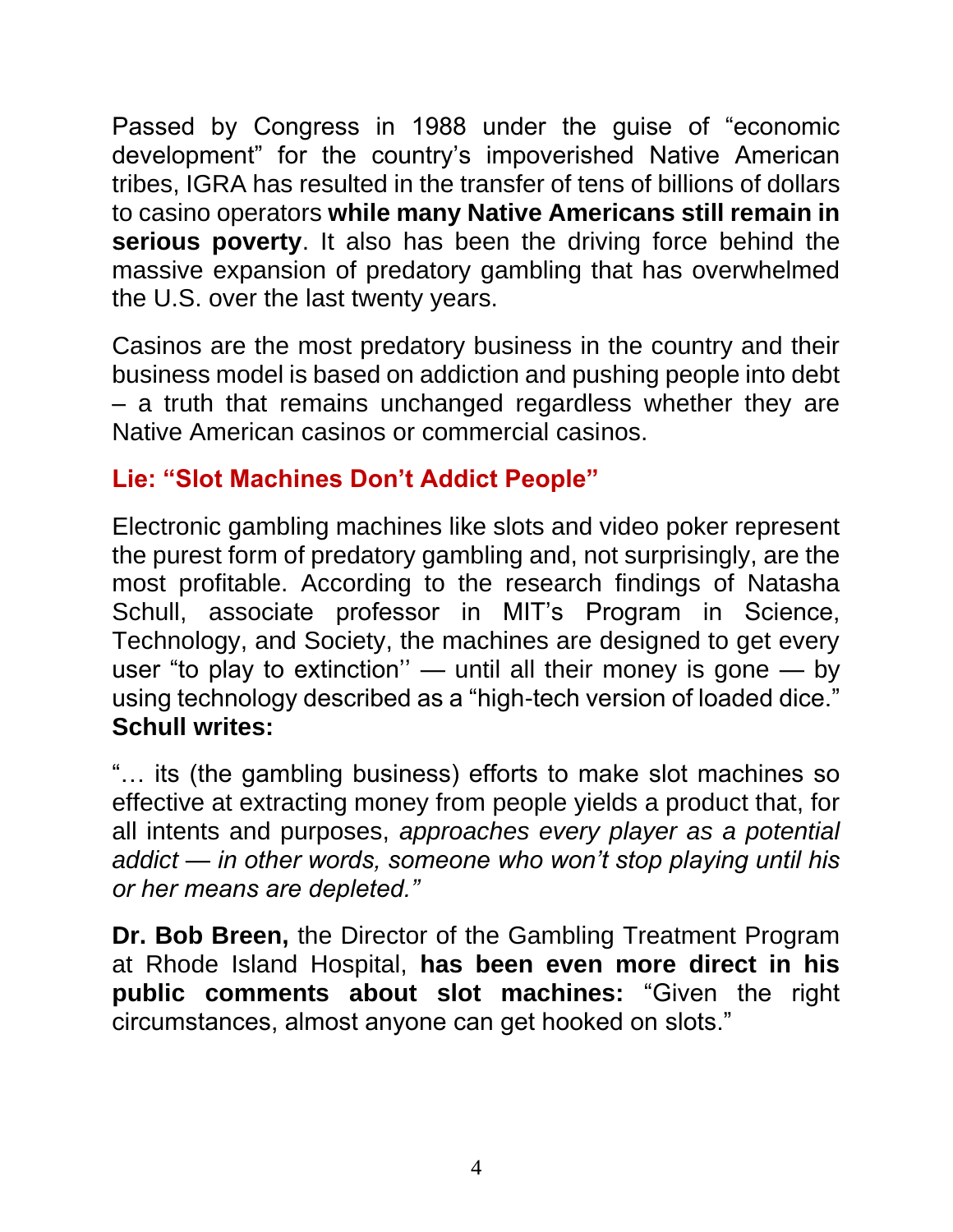It is time we stopped pointing fingers at the people using electronic gambling machines as the "problem" and instead, focus our attention on problem machines, problem environments and problem business practices.

## **Lie: "Predatory Gambling is About Personal Freedom"**

Predatory gambling operators and some public officials peddle the myth that casinos and lotteries represent "personal freedom," attempting to elude charges of exploitation by pleading it is a "voluntary" act." Government, in this case, is not merely permitting private, consensual behavior. It is granting monopolies and awarding regulatory advantages to favored firms. States sometimes conduct casino border wars, positioning new facilities to poach revenue from their neighbors. This has little to do with limited government. It is the active, predatory state.

The predatory gambling business model is dependent on addicted or heavily-indebted citizens and it only works if our government, in its role as promoter and regulator, takes away the freedom of millions of Americans. By definition, someone who is an addict or someone who is deep in debt is not free. They have lost their free will and their freedom to choose. In a country where everyone is considered equal, where all blood is royal, how can the state actively promote a government program that renders some of our fellow citizens as expendable? John Stuart Mill, the father of the libertarian vision, famously wrote that each individual has the right to act as he wants so long as these actions do not harm others.

## **Lie: "Public Opinion Supports Predatory Gambling"**

The predatory gambling lobby promotes **[the illusion that public](http://stoppredatorygambling.org/wp-content/uploads/2012/12/Support-for-industry-has-been-documented.pdf)  [opinion supports their business](http://stoppredatorygambling.org/wp-content/uploads/2012/12/Support-for-industry-has-been-documented.pdf)** by pointing to polls *paid for by predatory gambling interests*. Yet independent surveys reveal the opposite is true.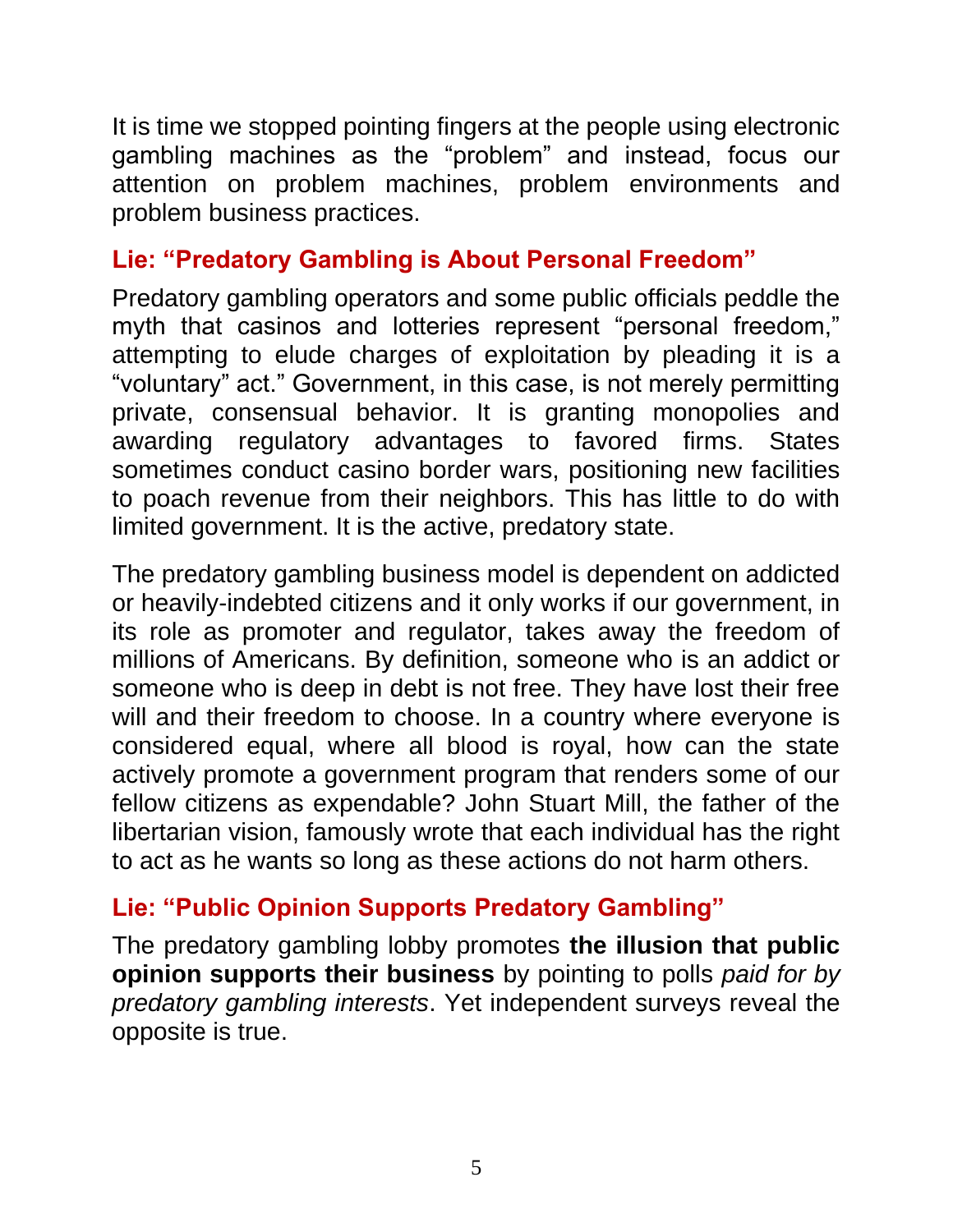**[A 2010 national survey on predatory gambling](http://stoppredatorygambling.org/wp-content/uploads/2012/12/Keep-Las-Vegas-in-Las-Vegas.pdf)** by PublicMind, Fairleigh Dickinson University's research center, found that a majority of those with an opinion on the subject believe casinos hurt local communities. Among those who live within 30 miles of a casino, nearly one out of two people said casinos have a negative impact. And a 2010 poll in *USA Today* showed that casinos rank at the top of the list next to garbage dumps for most unpopular projects with 73% of the citizens in opposition.



By Anne R. Carey and Sam Ward, USA TODAY

# **Lie: "Casinos and Lotteries Are Just Like Any Other Business"**

Advocates of the predatory gambling trade say they are no different than other businesses. They describe it the same as "going out to a restaurant or going to the movies." Yet the owner of the restaurant eats the food he serves. The movie actress watches the movies she makes. This is the only product or service where most of the people who own it and promote it, including public officials, don't use it and don't want to live near it.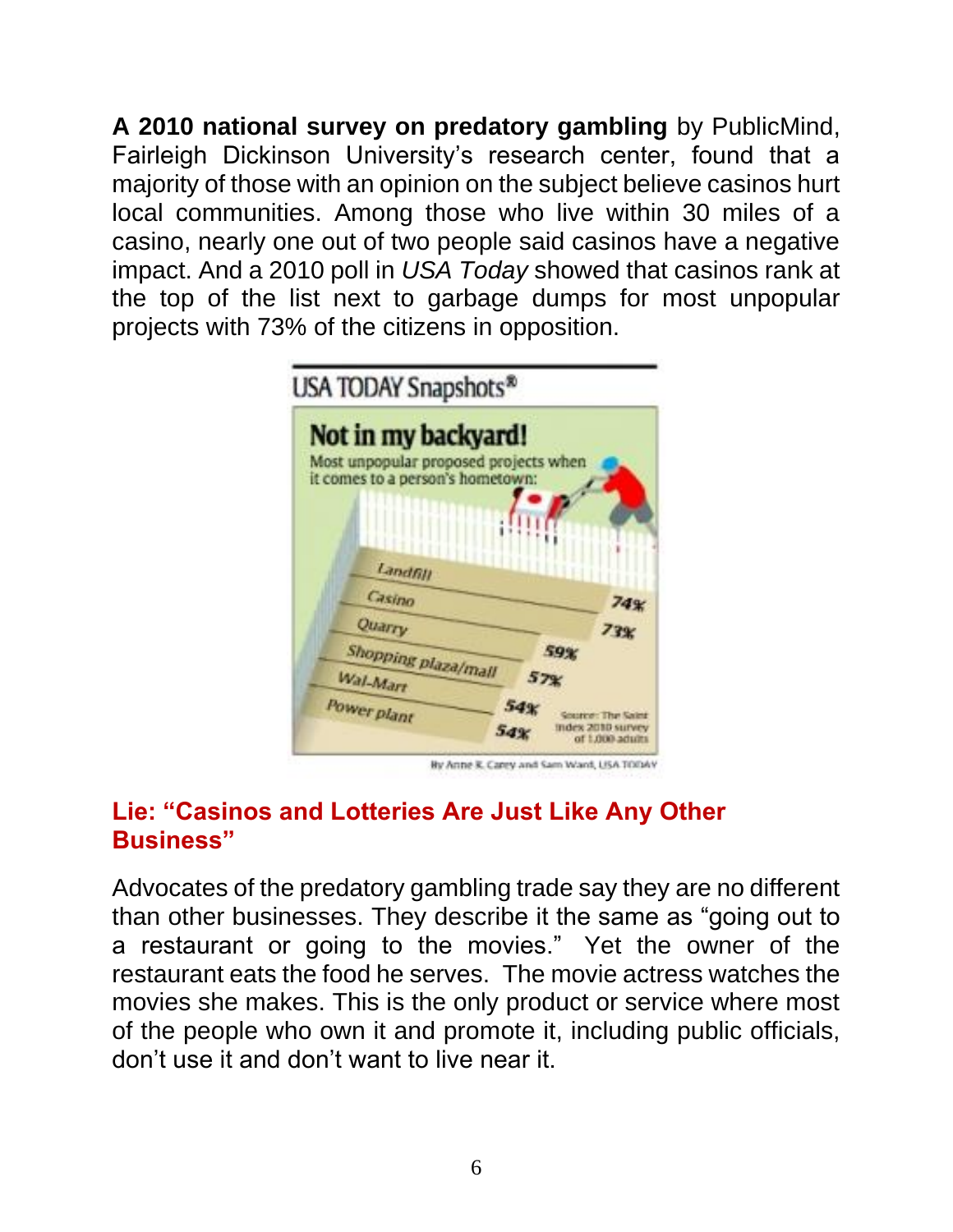#### **Lie: "Investing in the Stock Market is No Different Than Predatory Gambling "**

While there may be risk associated with buying shares in the traditional stock market, that is where the analogy ends. When an individual buys a stock, he is buying a piece of a company.

An applicant for a bank loan can put down \$10,000 worth of stock certificates as collateral but try putting \$10,000 worth of lottery tickets on the table instead and see if the bank makes the loan.

#### **Lie: "Government-Sponsored Gambling Diminishes Organized Crime"**

No jurisdiction has EVER documented a decline in illegal gambling following the introduction of legalized gambling. In fact, illegal gambling tends to increase for a number of reasons. "We loved legalized gambling," said former Chicago mob casino boss William Jahoda. "It created more customers for us." Untaxed illegal operators can offer better odds, bigger payoffs and loans that legal operations cannot. Once gamblers start betting legally, they become less averse to gambling in unlicensed establishments. Law enforcement in gambling states see illegal gambling as a state revenue issue rather than a criminal activity, making enforcement less of a priority. Lastly, when commercial interests gained control of the casino business from organized crime, **they obtained the ability and the license to abuse and destroy customers** to an extent that was not possible when casinos were run by criminals.

> *For more information, visit…* **www.StopPredatoryGambling.org**